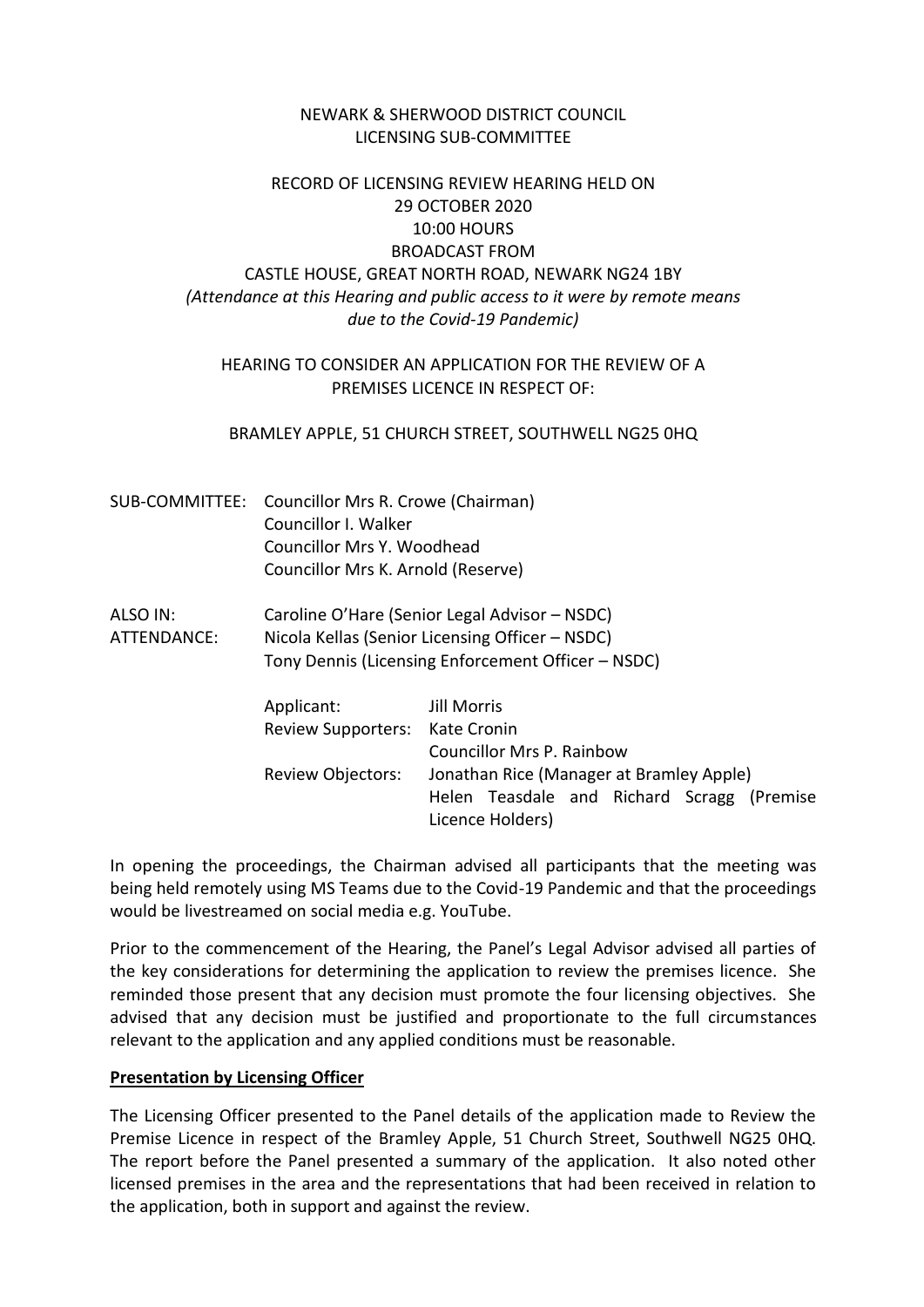The report set out the legislation in relation to the powers that licensing authorities had to review a premises licence, the options available to the Panel and the relevant policies and guidance.

There were no questions raised in relation to the content of the Licensing Officer's report.

# **Presentation by the Applicant – Jill Morris**

Ms Morris advised that the purpose of application to review the premise licence was to request that the current hours be modified to more acceptable times for a premise in a residential area such as the Bramley Apple. She stated that in doing so would avoid the issues that plague the premises and requested that the Panel consider modifying the hours to the following closing hours: Sunday to Thursday – 23:00 hours; Friday and Saturday – 23:30 hours, adding that she considered these to be reasonable. She stated that the current late hours acted as a 'magnet' for late night drinkers as they were the only premise in the area that had such late hours.

Ms Morris acknowledged that the Manager, Mr. Rice, was unable to control the behaviour of the customers who congregated outside despite his best efforts. She added that she lived at the rear of the premises and was less affected by the disturbance caused by customers than those residents who lived at the front of the premise. She added that there had been a number of issues caused by the premise but the application to review was based on the current situation. Ms Morris did, however, suggest that the introduction of a designated smoking area at the rear of the premise would perhaps assist with noise disturbance at the front.

# Questions to the Applicant

In considering the papers for the Hearing, the Chairman noted the meeting which had taken place between local residents and the Bramley Apple when discussions had been held as to what measures could be put in place in an attempt to alleviate some of the issues experienced by local residents. Ms Morris confirmed that she had been in attendance at the meeting.

The Chairman queried what had been the suggested hours that the premise may introduce. Ms Morris advised that the suggested hours had frequently changed during the meeting and it had been difficult to know what had been agreed. She added that despite the meeting the disturbances had continued which had led her to seek advice on how to submit an application to review a premise licence.

Councillor Mrs Woodhead queried where Ms Morris suggested that the aforementioned smoking area should be located, given that there was limited space at the premise. Ms Morris suggested there was sufficient space for it to be located either at the front or garden area at the rear of the premises.

Ms Teasdale suggested that locating such an area at either the front or rear of the premise would cause potential annoyance to someone. Ms Morris stated that she had assumed there was already provision at the front of the premises as ashtrays were provided, adding though that it would be more logical to site a smoking area at the rear at a set distance from the premise.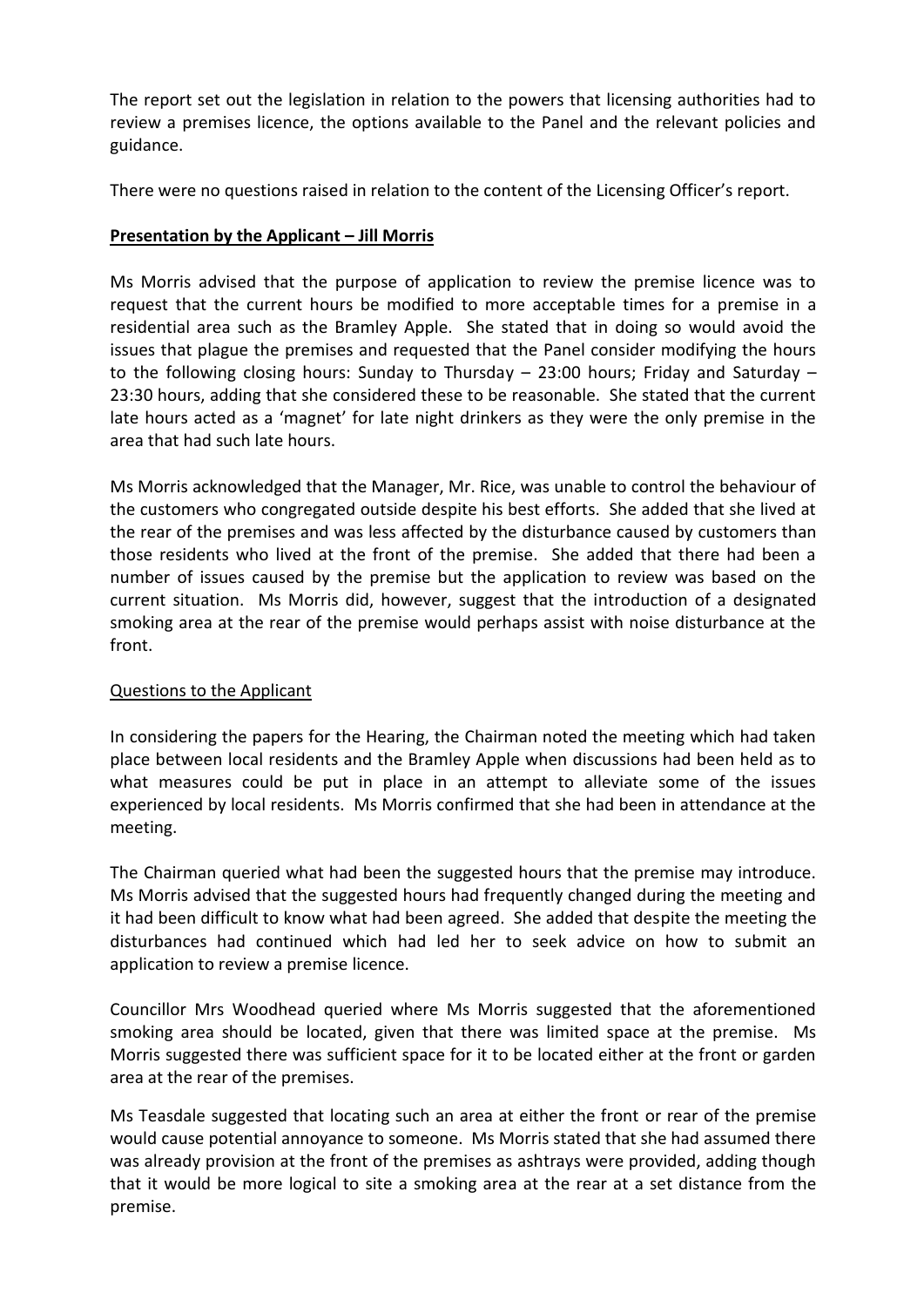### **Presentation by Review Supporters**

### Kate Cronin

Ms Cronin advised that both herself and Ms Morris were representing local residents affected by the Bramley Apple. She stated that there had been groups of people congregating outside the front of the premises between the 23:00 and 02:00 hours who were shouting and swearing etc. causing residents being unable to sleep. She also highlighted issues associated with vehicle noise and drunken behaviour stating that this was unreasonable in a residential area. Both the elderly and children would likely wish to retire after 21:00 hours, adding that Mr. Tony Dennis, the Licensing Enforcement Officer (LEO), was aware of the concerns.

Ms Cronin stated that the late hours on the premise licence were the reason for the issues. She noted that a large proportion of the income for the premise arose from wet sales, suggesting it was a light-night premise for the purpose of drinking. The customers were not well managed or well behaved and the noise nuisance was constant. Ms Cronin reiterated the comments of Ms Morris in that despite the best efforts of Mr. Rice this remained unchanged and had remained an issue since the late hours were granted.

# Questions to Ms Cronin

The Legal Advisor queried whether the issues with alleged noise nuisance had been worse in the past or whether this had deteriorated in recent months. Ms Cronin advised that following the lifting of the Covid-19 national lockdown on 4 July the situation had been bad through from then through to September.

# Councillor Mrs Penny Rainbow (Local District Ward Member)

Councillor Mrs Rainbow advised that she had spoken with a number of residents. She had been supplied with diary sheets detailing incidents of disturbance and had also received updates from Mr. Tony Dennis. She stated that the late hours on the licence had contributed to the situation, and that people when to the premise after other establishments in the area had closed.

Councillor Mrs Rainbow commented that it was unfair that residents and neighbours of the premise had to endure the level of disturbance, adding that she hoped that the Panel would give consideration to reducing the hours of the premise licence.

### Questions to Councillor Mrs Rainbow

In noting that the premise had been a pub for many years, Councillor Mrs Woodhead queried whether it had always been a problem. Councillor Mrs Rainbow advised that she had been involved with residents and their concerns since she became a district councillor some 5 years previously.

Mr. Rice queried whether the issues Councillor Mrs Rainbow referred to had been about the Church Street area or specifically the Bramley Apple. Councillor Mrs Rainbow confirmed that the discussions she had held had been about customers who frequently the Bramley Apple.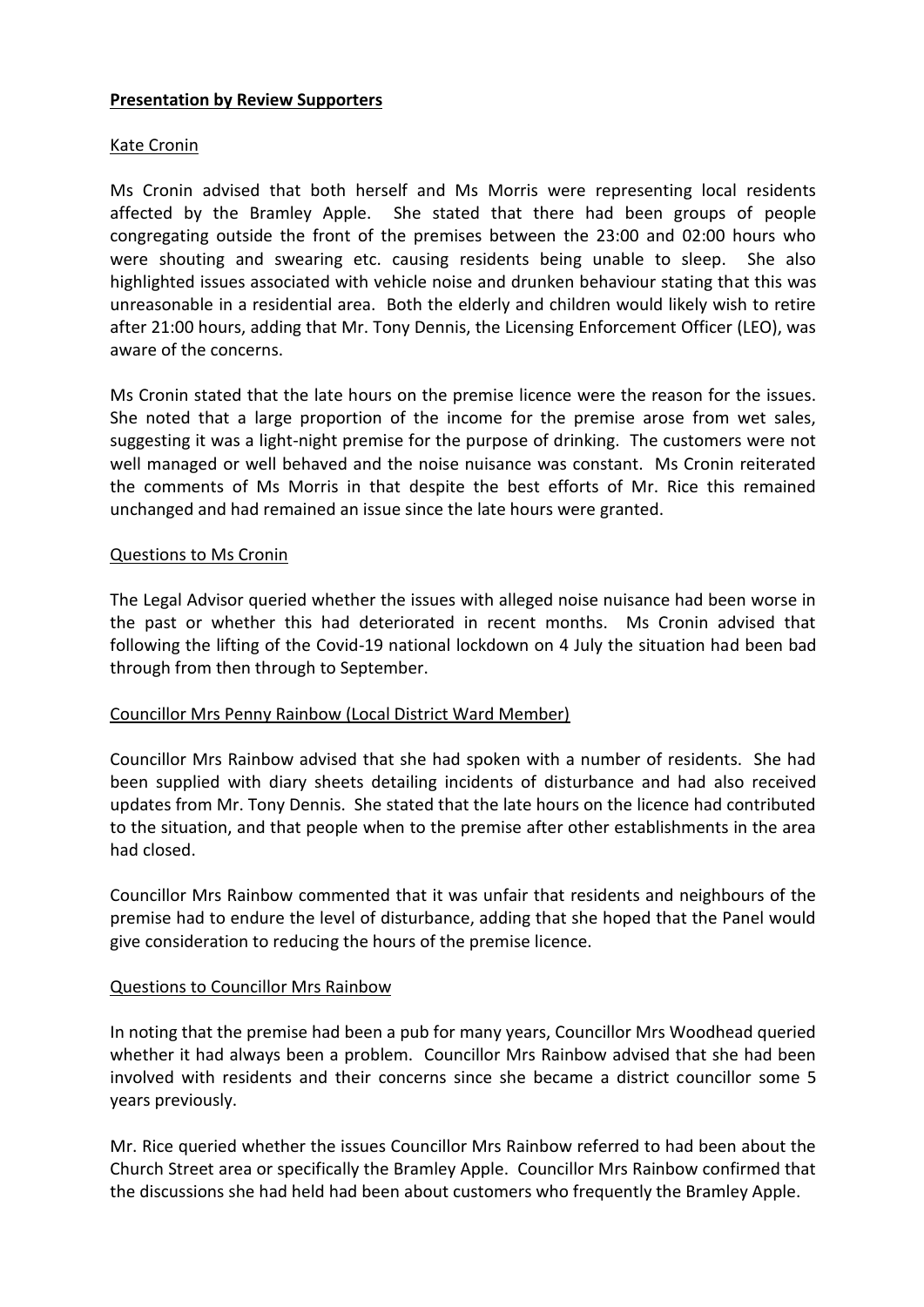Mr. Rice also queried whether there had been any call outs about other premises on Church Street. Councillor Mrs Rainbow advised that she was not able to answer that as she did not know.

### **Presentation by Review Objectors**

### Jonathan Rice (Manager of Bramley Apple)

Mr. Rice advised that it had been his understanding that following the aforementioned meeting in August with residents there was to have been a four week period to see if the agreed measures would improve the situation and that he was unsure as to why this had not happened.

He stated that the Police had only been called to the premise on one occasion and that he himself had requested their presence to disperse people on the street, not customers of the Bramley Apple. He also noted that he had been in contact with Tony Dennis to discuss the issues.

Mr. Rice referred to the membership card scheme they had introduced. This prevented customers from entering the premises unless they had a card. He noted that customers had congregated at the premise attempting to gain entry but that Bramley Apple employees had attempted to disperse them.

In relation to the issues with parking mentioned in the hearing paperwork, Mr. Rice advised that parking on the whole of Church Street was problematic. Efforts were made to prevent cars parking on the double yellow lines at the front of the premise but ultimately it was the Council's responsibility to enforce parking regulations.

In an attempt to address issues raised both verbally and in the paperwork, Mr. Rice advised that he was working with Tony Dennis in an attempt to resolve the issues. He added that Church Street was a magnate for other licensed premises too and stated that the premise was Covid-19 compliant.

In relation to the images circulated of people outside the front of the premises he stated that they could be bed and breakfast guests who were staying at the premise.

In noting the historic nature of some of the complaints he advised that these had occurred prior to himself and the current Designated Premise Supervisor (DPS), Mr. James Kemp, being employed at the Bramley Apple.

Mr. Rice acknowledged the comments of Ms Morris in relation to the designated smoking area, agreeing that such an area should be established.

### Questions to Mr. Rice

The Chairman queried whether any Council Parking Enforcement Officers assisted with the issues of on-street parking on Church Street. Mr. Rice advised that they did not. He had reported the issues to the Police who had repeatedly advised that it was the Council's responsibility.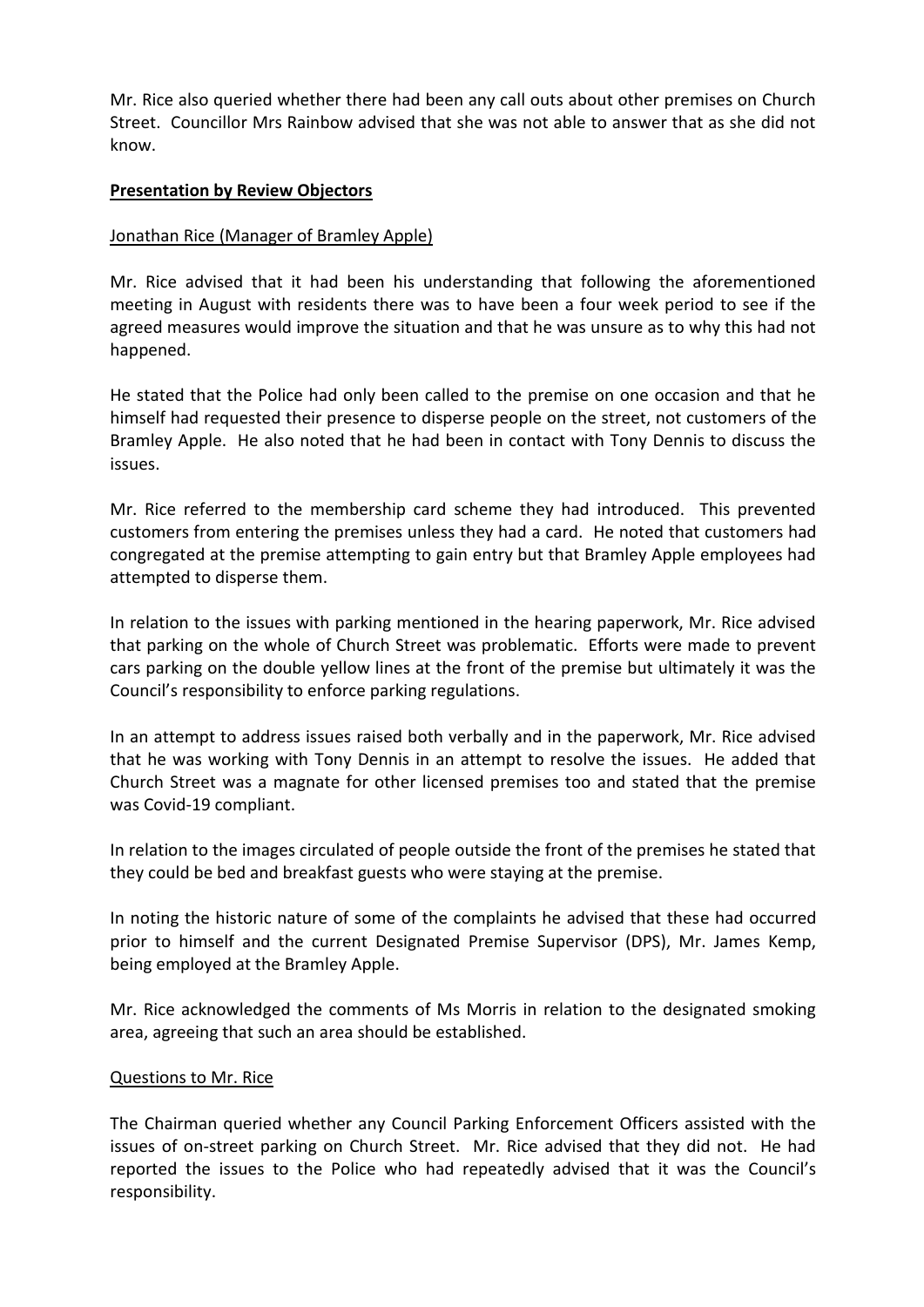Councillor Mrs Woodhead acknowledged Mr. Rice's comments but added that they appeared to refute all the written complaints. Mr. Rice stated that all premises had some issues, adding that there were other people and licensed premises on Church Street.

The Legal Advisor queried what hours Mr. Rice thought had been agreed at the meeting held in August. Mr. Rice advised that the residents had wanted the terminal hour to be 23:00 hours each night but that he had said 23:00 hours in the week and 00:00 hours at the weekend.

In relation to the membership scheme, the Legal Advisor queried whether it attracted people to the premise attempting to gain entry regardless of whether they were in the scheme or not. Mr. Rice advised that the scheme was limited to staff from other licensed premises, care home staff and a small number of well-behaved customers. Membership of the scheme was offered to them by the Bramley Apple and could not be applied for and the door to the premise was locked at 22:30 hours. Implementation of the scheme had been posted on social media. He added that the behaviour of the card holders had been exemplary. This had initially caused people to try to gain entry but they had been moved on.

The Licensing Officer queried what measures had been put in place to avoid membership cards being passed to another person. Mr. Rice confirmed that they had been issued to people who were known personally to them and if they chose to hand them to someone else, they would have their membership revoked. He also confirmed that the scheme was limited to 30 people but that it had not been properly implemented due to the application to review the premise licence.

Ms Cronin referred to the 15 incidents recorded and submitted as part of her evidence stating that it was her belief that CCTV for all of those had not been viewed but that some could not be refuted. Mr. Rice confirmed that he had not withheld any CCTV footage from being viewed by Mr. Dennis. He added that the photographs submitted were a split second in time and agreed they did not look good.

Mr. Scragg queried whether it would be possible to install some sort of barrier at the front of the premises to prevent people congregating. Mr. Rice advised that there were already signs up but that he would talk to Mr. Scragg outside of the meeting in this regard.

# Helen Teasdale (Premise Licence Holder)

Ms Teasdale commenced by stating that she endorsed the previous comments of Mr. Rice. She advised that all the licensed premises on Church Street had standard hours but it was just the Bramley Apple that were choosing to use them, adding that it was the behaviour of customers and not necessarily the hours that was the real issue. She stated that since the introduction of CCTV at the premises the situation had improved and that there were witness statement to back that up.

It was stated that the premise had been a licensed premise since 1913 and provided people with a place to socialise with Ms Teasdale acknowledging that there needed to be a balance between the lateness of the licensed hours and potential disturbance. She noted that Ms Morris did not frequent the establishment and that this may be, in part, why it caused her a disturbance.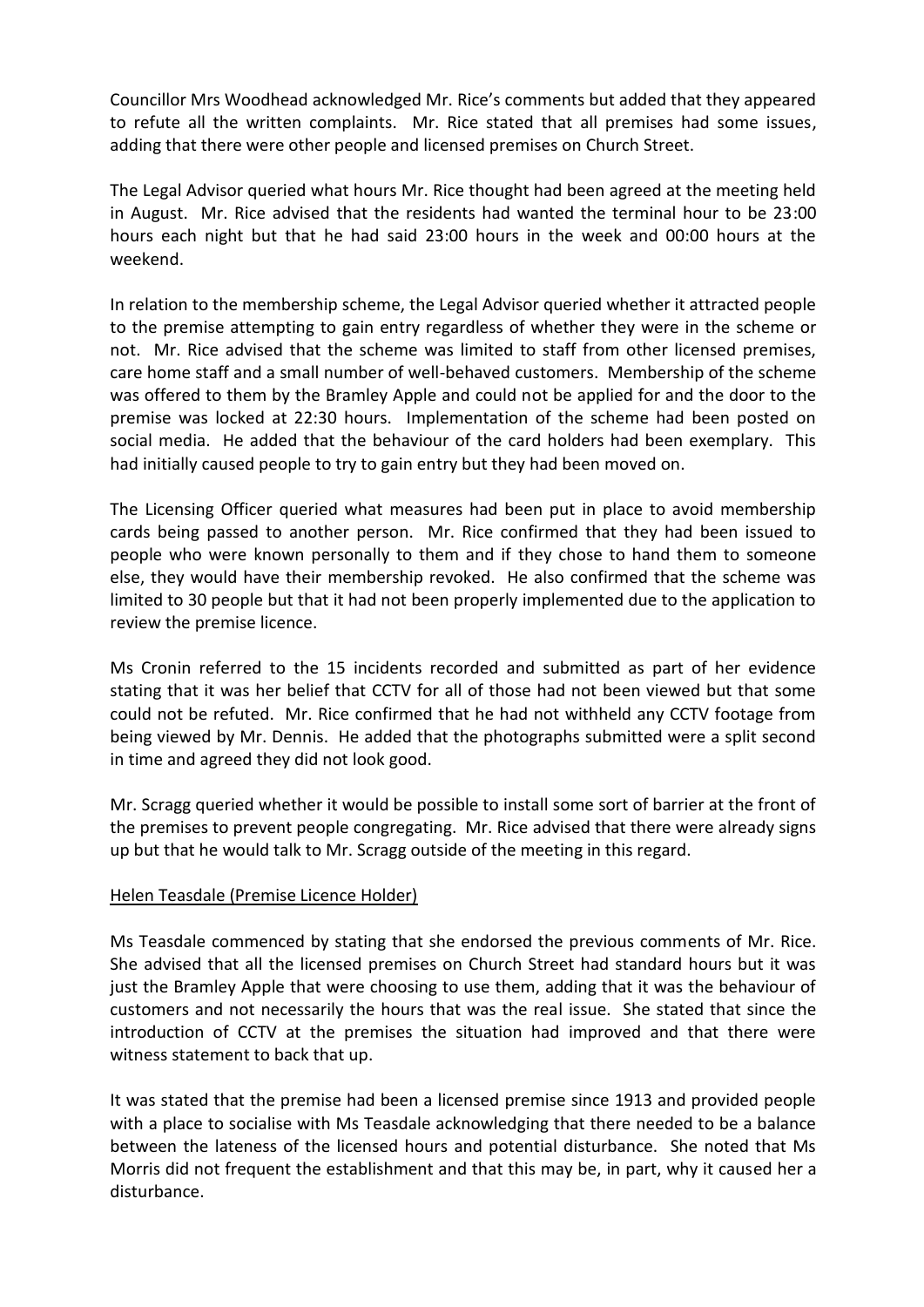Ms Teasdale stated that the Manager and the DPS were attempting to work with the community and that the intended trail period of new measures agreed at the August meeting had not been given a chance as the review application had been submitted 5 days later. She added that she would wish to see the results of a proper trial and whether the membership card scheme would be effective, noting that the Covid-19 Pandemic had affected all such plans. In noting the imminent introduction of Tier 3 local lockdown measures Ms Teasdale suggested that any review be postponed until normal hours were resumed.

# Questions to Ms Teasdale

Ms Morris queried what Ms Teasdale had based her comments on in relation to her frequency at the premise and her tolerance to noise. Ms Teasdale advised that she had taken it from the comments of Mr. Rice in that Ms Morris did not go into the premises adding that a person's bedtime would have a bearing on their tolerance to noise disturbance. Ms Morris advised that she had previously frequented the premise when it had been more of a community venue and that regardless of when she retired she would wish to sleep well.

Ms Cronin queried whether Ms Teasdale knew the reasons as to why the application to review had been submitted only 5 days after the August meeting and how she could state that the customers were well behaved when she did not live close to the premise. Ms Teasdale advised that she was not aware of the reasons for the submission and that it was the DPS's goal to ensure good behaviour by customers. She also agreed that the congregation of noisy groups outside the premise was not reasonable.

Mr. Rice acknowledged the licensing experience of Ms Teasdale and asked her to rate both himself and the DPS in comparison to previous employees. Ms Teasdale advised that she considered them to be proactive and imaginative e.g. introduction of the membership card scheme. They were happy to admit when issues had arisen and worked to resolve them. She acknowledged that they should be rightly proud of the work undertaken to ensure that the premises were covid-19 compliant.

At this point in the meeting, the Chairman asked that Mr. Tony Dennis (LEO), address those present to give some background to his involvement with the premise.

# Tony Dennis (LEO)

Mr. Dennis advised that he had dealt with numerous issues over the years and that there had been a succession of Managers and DPSs. There had been some 9 complaints in 2018 and he had held a meeting with them in 2019 when measures had been put in place to mitigate these. This had resulted in an improvement to the situation. The national lockdown due to the Covid-19 Pandemic had resulted in the premise being closed with it re-opening in July 2020. He had attended the meeting in August between the Bramley Apple and residents. He stated that he was impressed with the current DPS and the Manager and that they had installed CCTV at the premise. He also acknowledged that he worked with the Police, the pub and the community.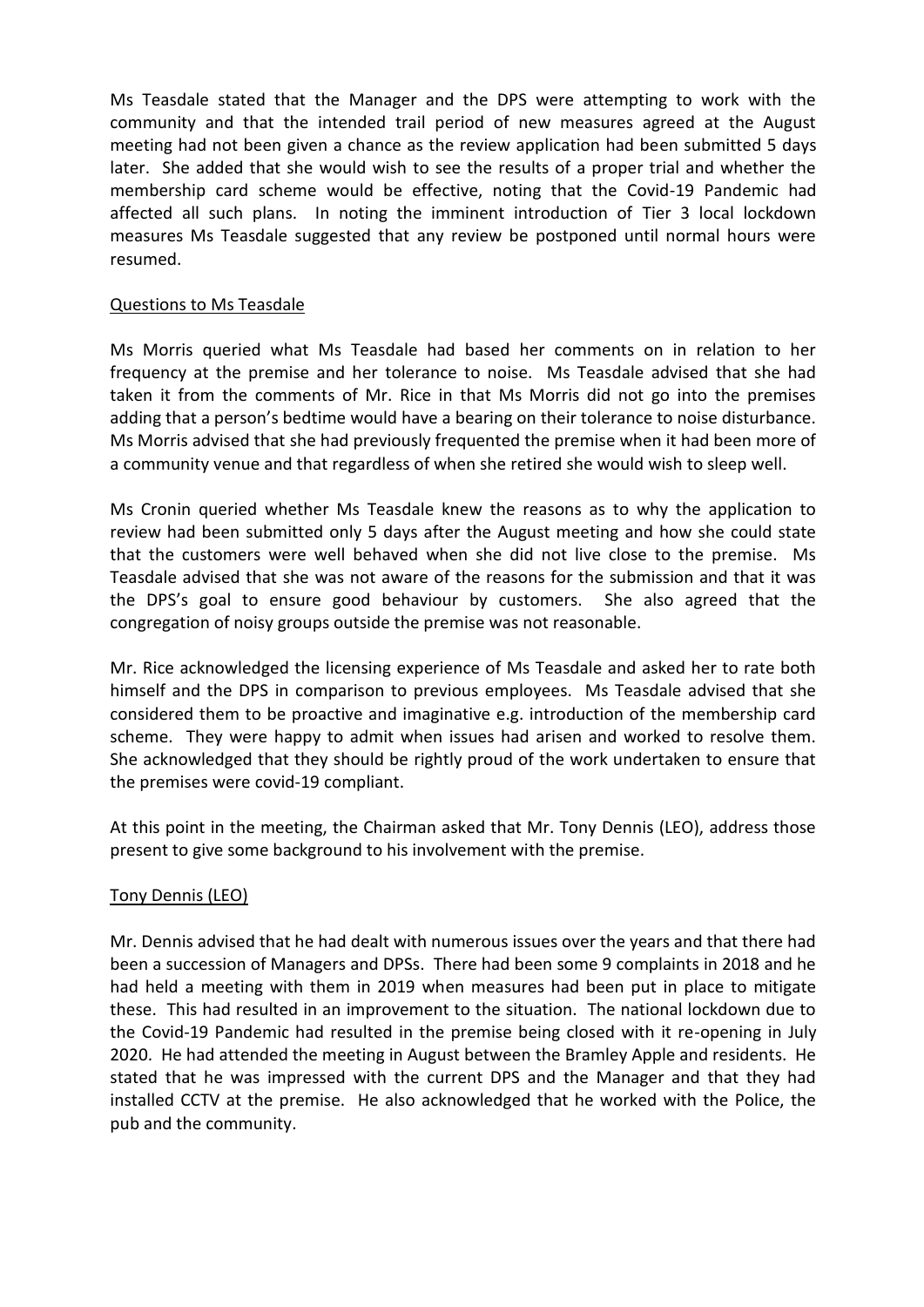### Questions to Mr. Dennis

Councillor Mrs Woodhead queried whether Mr. Dennis considered the premise to be improved from previous years and whether he agreed with late night drinking at any establishment. Mr. Dennis stated that the DPS and Manager had good intentions and that he believed they should have been given the opportunity for the membership card scheme to work. He added that it was his personal opinion that the hours on the premise licence were too late for its location in a residential area.

Ms Cronin queried whether Mr. Dennis had viewed the CCTV in relation to all the entries on her submitted evidence. Mr. Dennis confirmed he had viewed what he could.

### **Summing Up**

#### Jill Morris

Ms Morris advised that during the forced closing hour of 22:00 hours due to Covid-19 regulations there had been no incidents of nuisance and therefore it could be taken that the late hours on the premise licence created the problems. She stated that a termination hour of 23:00 and 23:30 hours were reasonable and would permit everyone to have a reasonable life. She also commented that it was difficult to believe that all members of the car scheme were care workers.

#### Kate Cronin

Ms Cronin stated that all supporters of the review would wish to see the hours reduced to 23:00 and 23:30 hours. She added that she had witnessed issues at the Bramley Apple and not at other premises in the area. She clarified that the review application had been submitted when it had because there had been a discrepancy with the hours agreed at the August meeting. She again reiterated that Mr. Rice worked hard to resolve the issues but that young people and drinking at the premise were not controlled.

#### Councillor Mrs Penny Rainbow

Councillor Mrs Rainbow stated that she had listened to all the verbal submissions and had read the paperwork for the meeting but would still request the Panel to consider reducing the hours on the Premise Licence for the benefit of local residents.

#### Jonathan Rice

Mr. Rice stated that he wished they had been given the opportunity to carry out the agreed measures from the August meeting as he believed they would have resulted in improvements. He clarified that it was not only care workers who were part of the membership scheme but also employees of other licensed premises. He added that guests of the premise also liked to have a drink in the bar.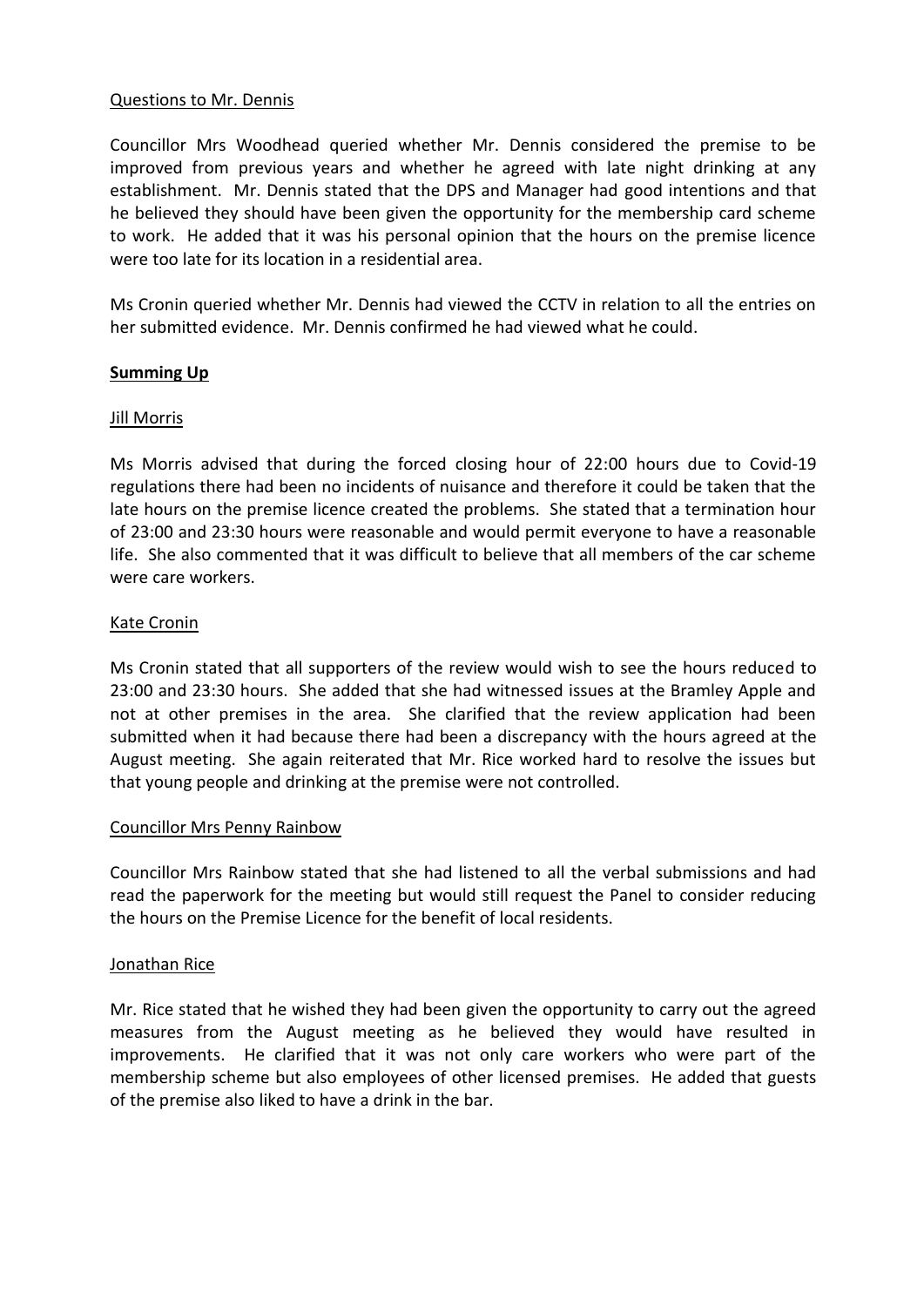### Helen Teasdale

Ms Teasdale agreed with the comments of Mr. Rice adding that she would have liked to see the results of the trail prior to the review. She stated that a lot of the issues raised were historic and had nothing to do with the current Manager and DPS. She finished by stating that if the hours were reduced, the other licensed premises on Church Street may well begin to utilise their later hours to take the custom.

# Richard Scragg

Mr. Scragg stated that the Bramley Apple did not wish to create issues for local residents. There was now a good team at the premise and he requested that they be given a chance to improve the situation.

# **Decision**

The Decision of the Panel was to add the following conditions to the Premise Licence:

- 1. No drinks to be taken outside at the front of the premises after 19:00 hours any day of the week.
- 2. Appropriate signage to be displayed at exits to the premises reminding customers to be considerate of neighbouring residents and to ensure noise levels are kept to a minimum - other alternative wording of the same meaning was acceptable.

The licensing hours remain the same as in the current Premise Licence.

The Panel also made the following recommendations/comments:

- A. The licence holder and management of the premises are reminded that all conditions set out in Appendices 1, 2 and 3 of the Agenda pack applied.
- B. Particular emphasis was placed on reminding the licence holder and management of the premises of condition Annex 3; 4 – The consumption of alcohol in beer gardens or outside areas shall cease at 23:00. This applies to the rear and back garden of the premises as no drinks shall be permitted outside at the front of the premises after 19:00 hours (see 1 above)
- C. The licence holder and management of the premises have indicated that after 22:30 hours each day no customers save for "members" are permitted entry to the premises and last entry for members is 23:00. This is taken by members as a show of "good faith" by the licence holder and management of the premises and although is not enforceable in terms of the licence, is one of the ways they can work with local residents to prevent further issues.
- D. The suggestion of a designated smoking area at the rear of the premises was raised at the meeting. Whilst this was not a compulsory feature to have, it did seem a proposal that the premises were keen to explore and which could solve issues of people gathering outside at the front of the premise causing noise nuisance.